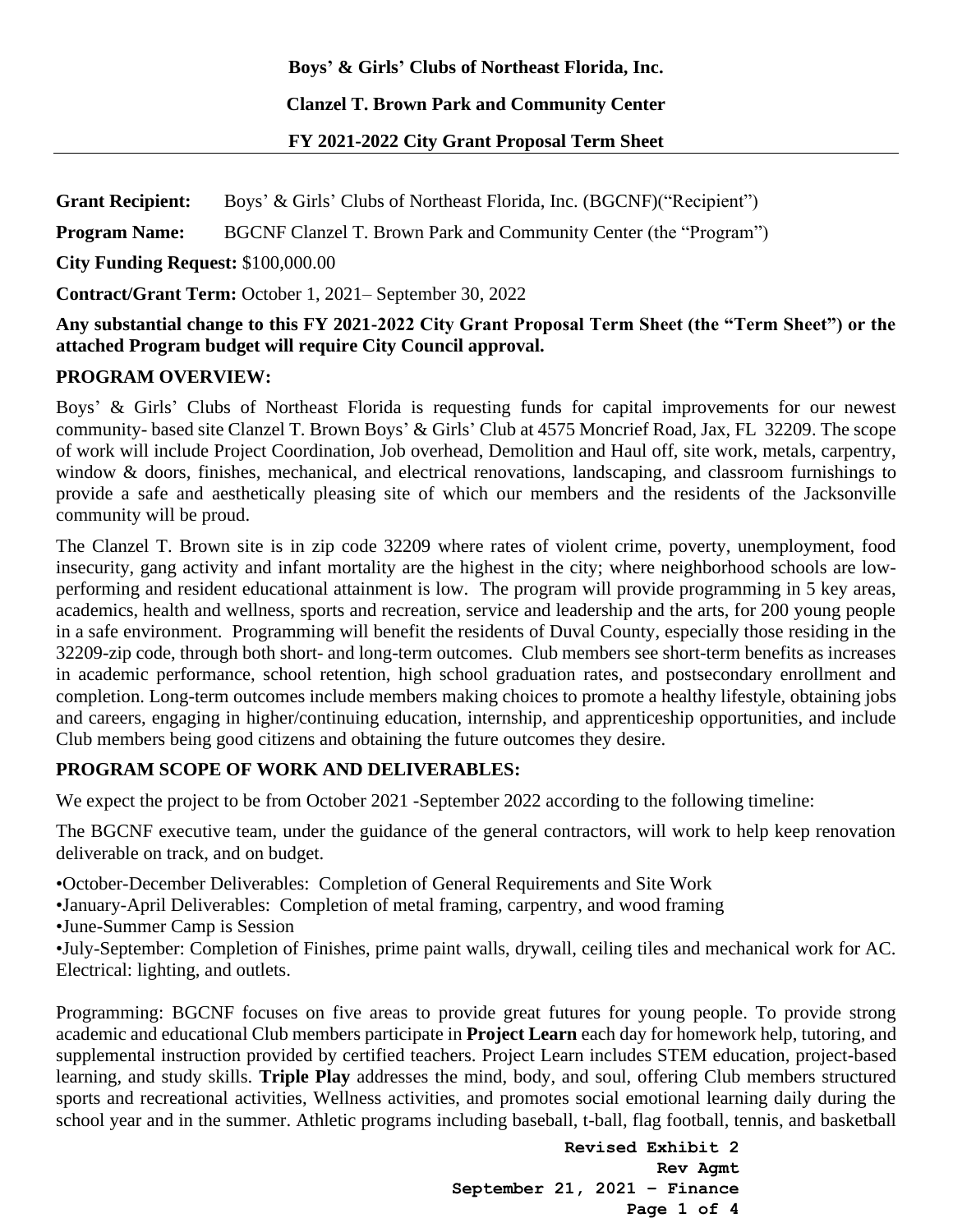## **Boys' & Girls' Clubs of Northeast Florida, Inc.**

### **Clanzel T. Brown Park and Community Center**

### **FY 2021-2022 City Grant Proposal Term Sheet**

are included in Triple Play. Club members participate in **SMART** programs weekly during the school year and in the summer and are age-appropriate curriculum that encourage students to make healthy choices and refrain from engaging in risky behavior. BGCNF offer many activities, these are a few of our major drivers for reaching organizational programming goals and objectives.

## **PROGRAM COSTS/PAYMENT TERMS**:

The capital request for this project is \$99,104 which includes site work \$3,050, metal work \$3,100, carpentry \$13,000, windows and doors \$6,900, finishes \$51,320, mechanical \$1,900, electrical \$7,800, project coordination \$3,500, mobilization, facilities, and equipment \$3,000, trash removal, dumpsters, and final clean-up \$3,684 and equipment rental \$1,850.

Program expenses include classroom furnishings (tables, chairs, signage) for \$896 for a total request of \$100,000.

Funding sources for site renovation are as follows:

COJ CDGB \$31,000 Capital: includes flooring, painting/wall coverings and carpentry.

Urban Mining  $\qquad$  \$20,000 Retrofit services for computers and tablets donated to BGCNF for program use by foundations, corporations, and other agencies. Urban Mining partners with private businesses, government organizations, schools, and community organizations to collect, recycle and refurbish tons of unwanted e-waste every year, often benefitting not for profit organizations who have a need for increased technology and support.

# **PROGRAM IMPACT & REPORTING:**

(i) As a result of the building renovation along with proven programming and supportive staff and community, we expect the following outcomes: increased school retention, increased number of students that receive a C or better in Reading and Math, higher rates of high school graduation, postsecondary enrollment, and completion (college, military, certificates, licenses) increased number of Club members engaged in baseball, softball, t-ball, and flag football. Outcome measures will be assessed through report cards, progress reports and other school data. Club participation data, and staff observations and students' demonstration, jobs skills training completion data and parent, and teacher reports of student improvement.

(ii) BGCNF serves 8000 young people between the ages of 6-18 at 37 club sites annually and has a history of achieving program outcomes. BGCNF also operates myriad local, state, federal and foundation grants reflecting consistency in outstanding performance (FL Dept of Educ, Dept. of Juvenile Justice, 21st Century Learning Communities, Kids Hope Alliance, and United Way) BGCNF Data report that BGCNF serves 2500 young people per day, provided 995,000 meals and snacks, provided an outdoor camp experience for more than 3,000 during spring break and in the summer and have awarded 46 college scholarships.

(iii) With the addition of the Clanzel T. Brown Site, up to 200 young people per day will participate in academic, social, and sporting & recreational activities and begin to realize their great futures.

> **Revised Exhibit 2 Rev Agmt September 21, 2021 – Finance Page 2 of 4**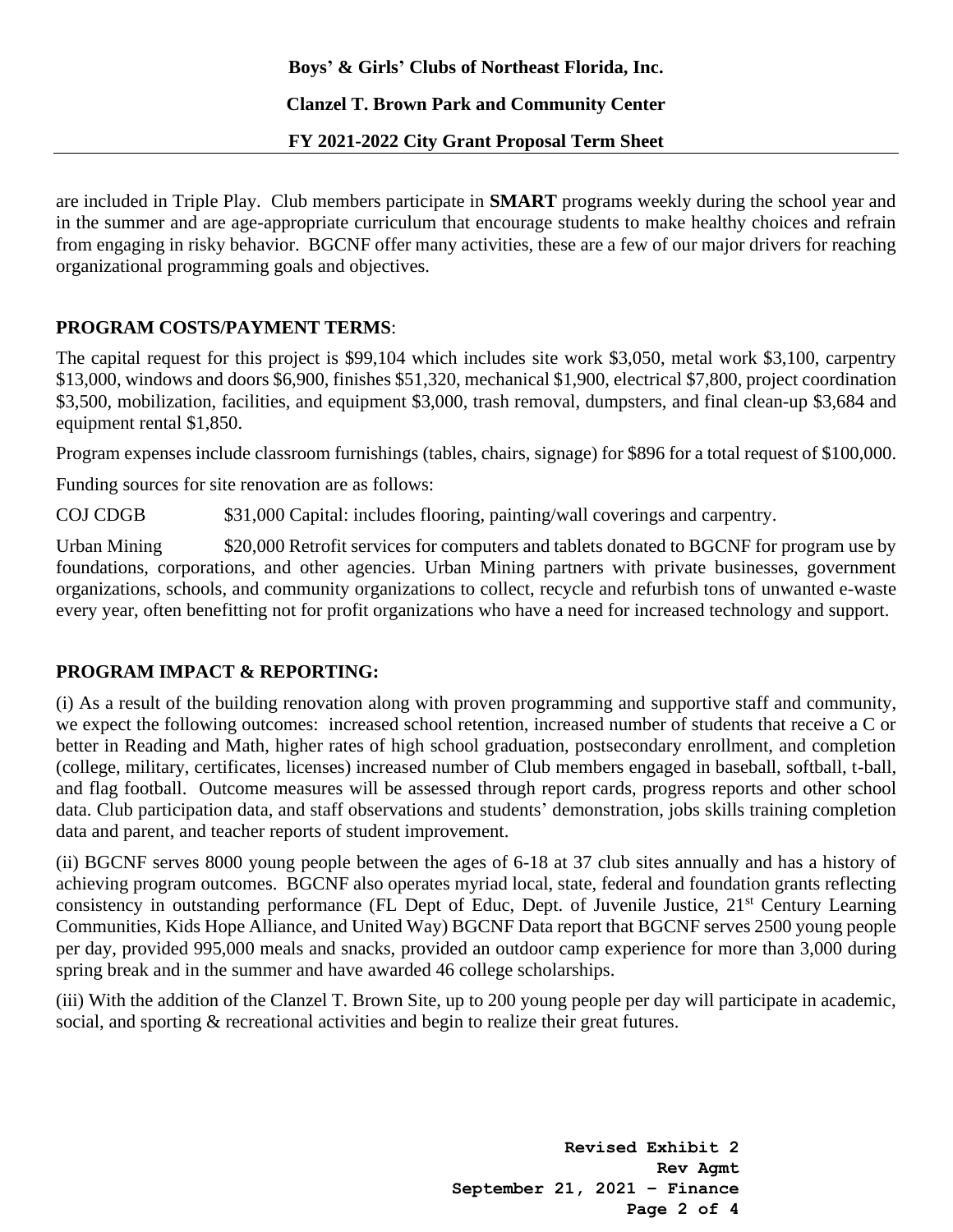**Boys' & Girls' Clubs of Northeast Florida, Inc.**

**Clanzel T. Brown Park and Community Center** 

**FY 2021-2022 City Grant Proposal Term Sheet** 

## **ADDITIONAL GRANT REQUIREMENTS AND CONDITIONS:**

Recipient's expenditure of City funds for the Program and the provision of services shall be subject to Chapter 118, Parts 1 – 5 of the *Jacksonville Ordinance Code*, and the terms and conditions of any contract entered into between the City and Recipient. Recipient shall use the City funds for the Program in accordance with the City Council approved Term Sheet and Program budget. The City's Grant Administrator may amend this Term Sheet or the approved Program budget consistent with the Program's needs, provided that any substantial change to this Term Sheet or the approved Program budget will require City Council approval.

All construction and modifications will be coordinated through Daryl Joseph, Director of Parks, Recreation, and Community Services.

> **Revised Exhibit 2 Rev Agmt September 21, 2021 – Finance Page 3 of 4**